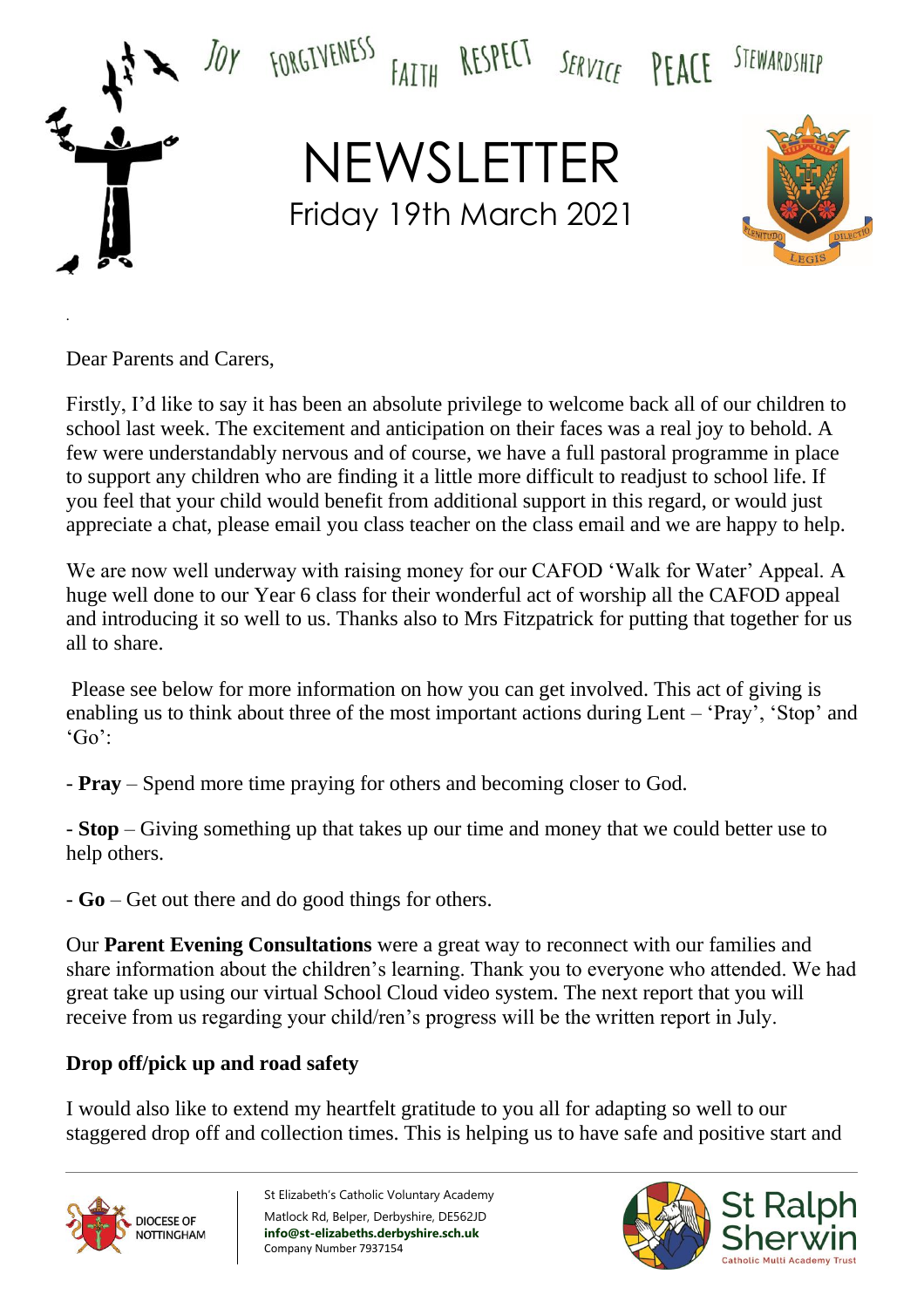ends to the school day. Please remember the rules of the road still apply to our driveway and play ground areas, so no mobile phones whilst driving, keep to 5mph or less and be vigilant of keeping children and families safe.

## **Catholic Life**

# **Our Lenten Activities**

Our Lower KS2 children (Years 3 and 4) will be preparing an Easter Play to help us to reflect upon the Easter story. This will be shared with families during our final week of term. There will also be a Stations of the Cross liturgy being sent out to our families featuring Y5 and all other classes.

## **Lenten Giving – CAFOD's 'Walk for Water' Appeal**

As part of our Lenten fundraising, we have decided to complete the CAFOD 'Walk for Water' campaign to raise money to help communities around the world to access clean, safe drinking water. During this Lenten period, we will be aiming to walk 10,000 steps, every day, for 40 days. We would love for you to join us in this mission and aim to walk the 10,000 steps each day, either by yourself, or as a family. Of course, this is a sponsored event so your child/family is encouraged to find as much sponsorship as possible. This can be via the sponsorship form (already emailed out to you). All proceeds will be donated to CAFOD.

## **SATs Tests for KS1 and KS2 (Years 2 and 6)**

In line with the government announcement, due to the pandemic, SATs for Years 2 and 6 will not be taking place this year but will be replaced by teacher assessment. We shall send the relevant year groups more information on this soon.

#### **Change of Address/Phone Number/Email**

If your address, phone number or email address has changed recently, please ensure that you inform the school office via info@st-elizabeths.derbyshire.sch.uk. This will help us to stay in touch with you.

#### **Newsletters**

Thank you for the positive response to our newsletters. We will continue to put them on the school website and also send out via class emails. If ever you should need a printed copy, please email [\(info@st-elizabeths.derbyshire.sch.uk\)](mailto:info@st-elizabeths.derbyshire.sch.uk) or phone the school office (01773 822278) to request one and we can get that out to you.

## **Uniform Update**

After the Easter holiday, children should return wearing our summer uniform. For girls, this consists of a yellow checked dress, a brown cardigan, white socks and black shoes or white



St Elizabeth's Catholic Voluntary Academy Matlock Rd, Belper, Derbyshire, DE562JD **info@st-elizabeths.derbyshire.sch.uk** Company Number 7937154

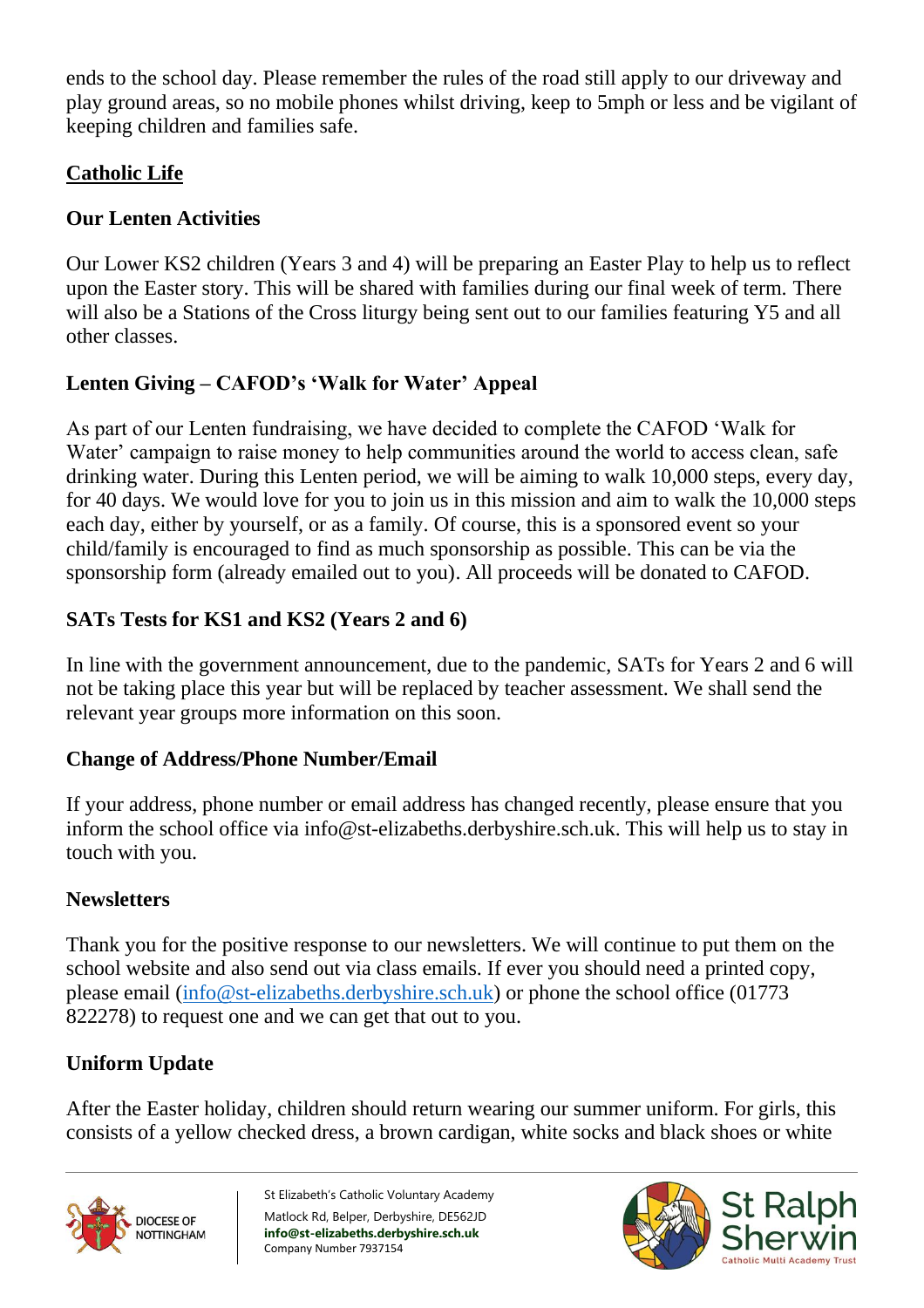polo shirt and black trousers. For boys, this consists of a brown, v-neck jumper, a white polo shirt, black trousers or shorts, grey socks and black shoes. Please do ensure that all items of uniform are labelled.

On PE days the children can come to school in their PE kit and trainers or pumps. The PE uniform is plain black joggers (no brand), or black shorts (again, not branded), yellow polo shirt and yellow PE sweatshirt

With the possible reopening of shops and personal care services during the Easter holidays, naturally this is often the time when children will visit the hairdresser for a new haircut and the shoe shop for new school shoes. Just a reminder then, that school shoes should be black, closed toe and flat. Boots and trainers must not be worn as part of our school uniform. In respect of hairstyles, we must stress that hair dye, tramlines or other shaved patterns are not appropriate for school and should we see pupils with these, we will ask for the styles to be corrected. Your co-operation in this matter will be greatly appreciated.

## **Absence Reporting**

Please make sure you leave a message informing us of a pupil's absence by 8.55am. If you cannot be contacted by phone, this may lead to a home visit. This is in line with the latest Safeguarding guidance after a recent serious case review in Hackney. If there is no reply during a home visit, we then have a duty to inform the police. We require a daily phone call before 8.55am for the duration of the absence. When calling to report your child as absent, the reason for absence must be as specific as possible – e.g. eye infection rather than sick or unwell.

# **Dates for your Diary…**

Wednesday 24<sup>th</sup> March: Review day for children with APDR's (Assess, Plan, Do and Review forms) communication via School Cloud.

Tuesday 30<sup>th</sup> March: Please return sponsor forms and money for the Lenten "Walk for Water" appeal.

Thursday 1st April: Last day of term. Non-uniform day to support the CAFOD "walk for Water" appeal. Please allow children to wear something that they can be active in as all classes will try to complete 10,000 steps in a variety of ways on this day. Please donate £1, if you are able.

Friday 2nd April – Friday 16th April Easter Holidays School Closed

Monday 19th April All pupils return for the start of the Pentecost term.

Thursday 29th April: 8:50am Class 5 Assembly Subject to consent, parents of Class 5 pupils will be emailed a link to watch the assembly online.



St Elizabeth's Catholic Voluntary Academy Matlock Rd, Belper, Derbyshire, DE562JD **info@st-elizabeths.derbyshire.sch.uk** Company Number 7937154